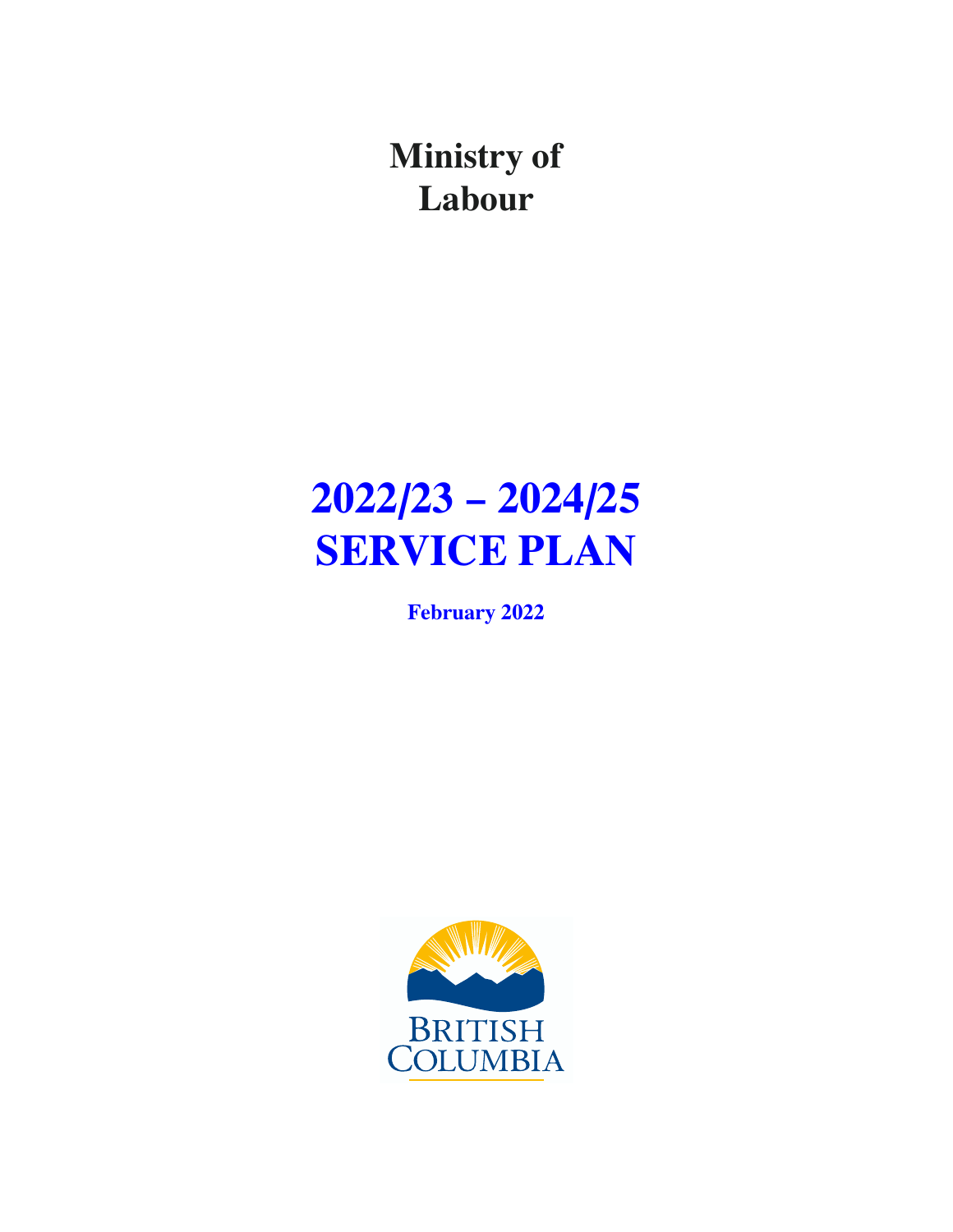For more information on the Ministry of Labour contact: PO Box 9206 Stn Prov Govt Victoria, B.C., V8W 9T5 250-356-1346 Or visit our website at

[https://www.gov.bc.ca/lbr](https://www2.gov.bc.ca/gov/content/governments/organizational-structure/ministries-organizations/ministries/labour)

Published by the Ministry of Labour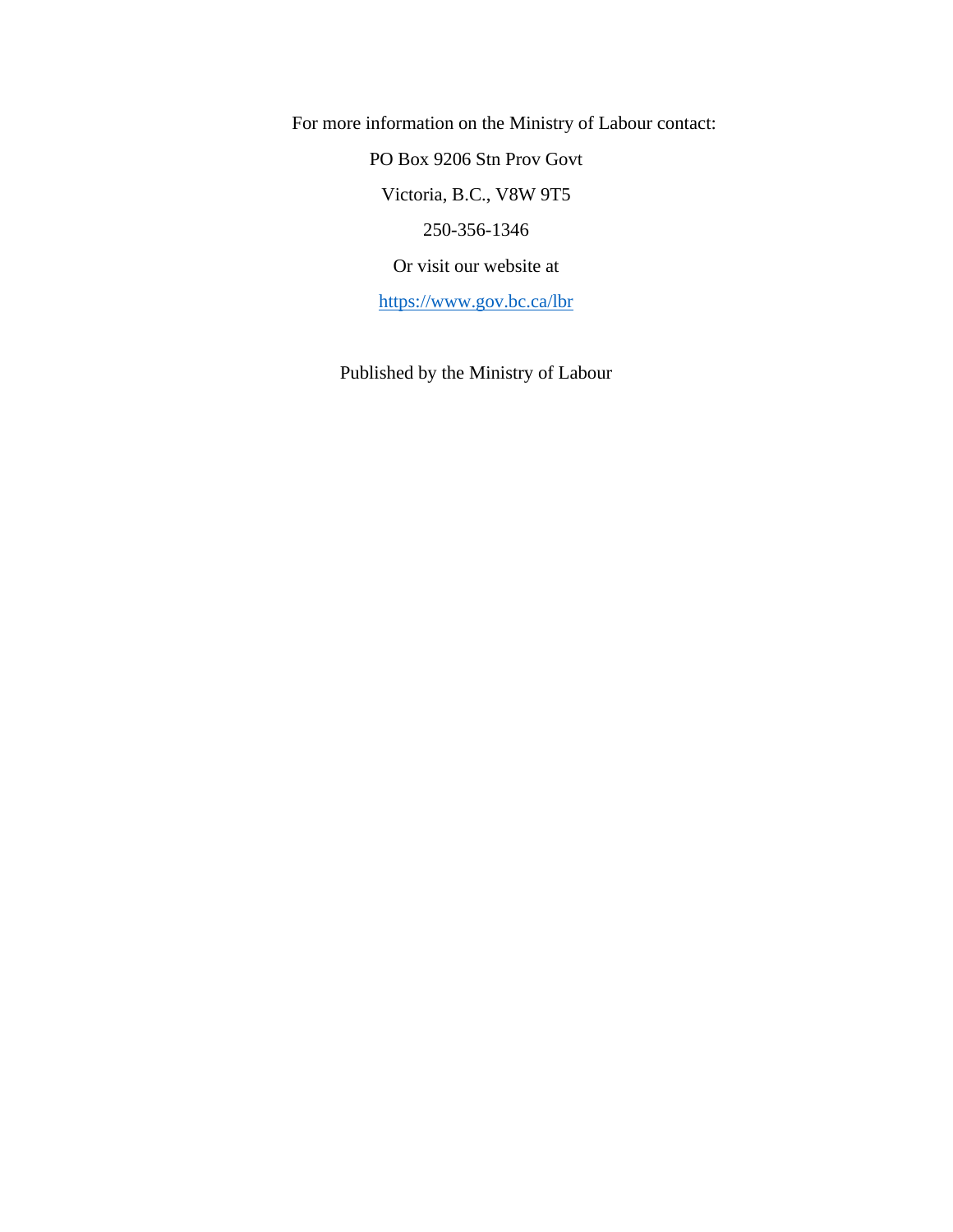## <span id="page-2-0"></span>**Minister's Accountability Statement**



The *Ministry of Labour 2022/23 – 2024/25 Service Plan* was prepared under my direction in accordance with the *Budget Transparency and Accountability Act*. I am accountable for the basis on which the plan has been prepared.

Honourable Harry Bains Minister of Labour February 4, 2022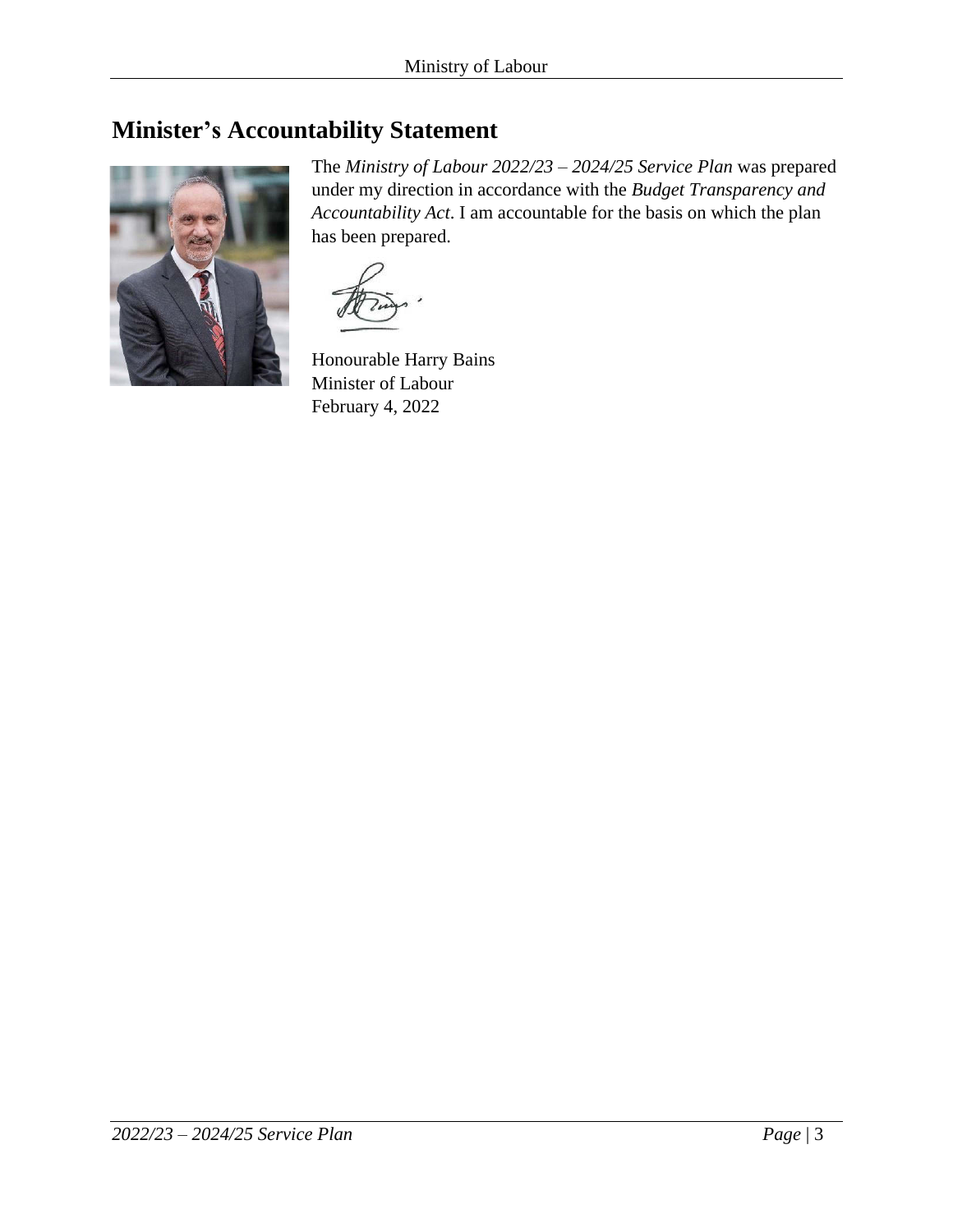# **Table of Contents**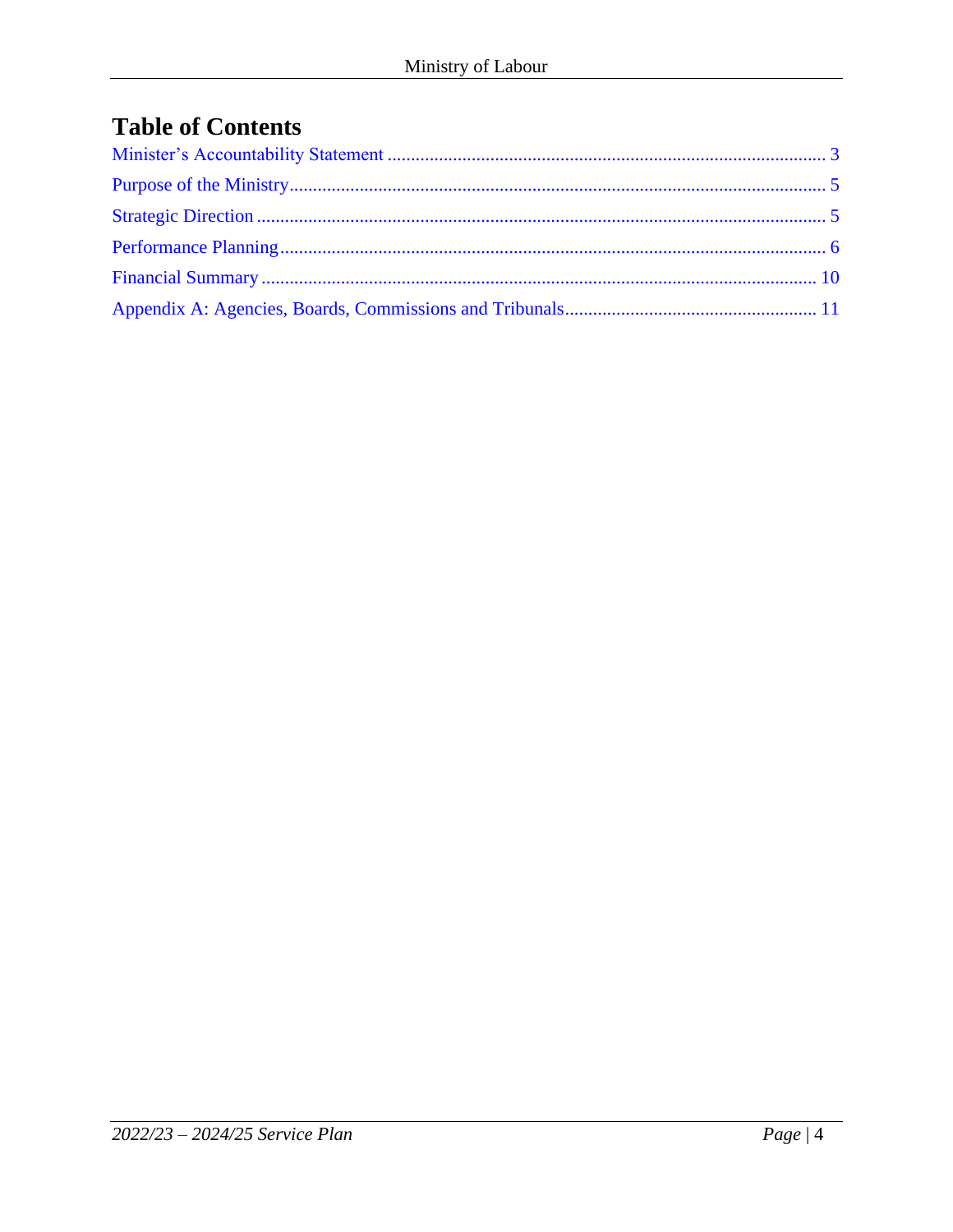# <span id="page-4-0"></span>**Purpose of the Ministry**

To build a better British Columbia, the [Ministry of Labour](https://www2.gov.bc.ca/gov/content/governments/organizational-structure/ministries-organizations/ministries/labour) promotes fair, healthy and safe labour and employment relationships in support of a strong, sustainable and inclusive economy.

In this context, the Ministry has overall responsibility for British Columbia's labour and employment statutes – including the *Labour Relations Code*, the *Employment Standards Act*, the *Workers Compensation Act* and the *Temporary Foreign Worker Protection Act* – and for the effective administration and enforcement of those statutes. The Ministry houses the **Employment** [Standards Branch,](https://www2.gov.bc.ca/gov/content/employment-business/employment-standards-advice/employment-standards) the [Workers' Advisers Office,](https://www2.gov.bc.ca/gov/content/employment-business/employment-standards-advice/personal-injury-and-workplace-safety) the [Employers' Advisers Office](https://www2.gov.bc.ca/gov/content/employment-business/employers/employers-advisers-office) and the [Bridging to Retirement Program.](https://www2.gov.bc.ca/gov/content/industry/forestry/supports-for-forestry-workers/retirement-bridging-program) The Ministry has legislative responsibility for [WorkSafeBC,](http://www.worksafebc.com/) and for the Ministry's three tribunals: the [Labour Relations Board,](http://www.lrb.bc.ca/) the [Employment Standards](http://www.bcest.bc.ca/)  [Tribunal](http://www.bcest.bc.ca/) and the [Workers' Compensation Appeal Tribunal.](http://www.wcat.bc.ca/)

The Employment Standards Branch and the Ministry's three administrative tribunals are involved in managing complaints and issues that have been brought before them. The Workers' Advisers Office and the Employers' Advisers Office provide advice and advocacy for workers and employers with respect to issues under the *Workers Compensation Act*. In all cases, timely and accurate disposition of those complaints or issues is an essential component of a fair and balanced system of labour and employment laws that is readily accessible to all stakeholders.

The [Bridging to Retirement Program](https://www2.gov.bc.ca/gov/content/industry/forestry/supports-for-forestry-workers/retirement-bridging-program) provides support to B.C. forestry workers impacted by old growth harvesting deferrals by assisting workers who are 55 or older transition to retirement, creating opportunities for younger workers.

For more information about the Ministry's areas of responsibility and key initiatives, visit the [Ministry of Labour](http://www2.gov.bc.ca/gov/content/governments/organizational-structure/ministries-organizations/ministries/labour) website.

# <span id="page-4-1"></span>**Strategic Direction**

In 2022/2023, the Government of British Columbia will continue its whole-of-government response to the COVID-19 pandemic with a focus on protecting the health, social and economic well-being of British Columbians. Building on our economic, environmental, and social strengths while looking to seize opportunities to improve outcomes for all British Columbians will be an important aspect of each ministry's work as we respond to COVID-19 and recover from devastating floods and wildfires. The policies, programs and projects developed over the course of this service plan period will align with the five foundational principles established by Government in 2020: putting people first; working toward lasting and meaningful reconciliation; supporting equity and anti-racism; ensuring a better future through fighting climate change and meeting our greenhouse gas reduction targets; and supporting a strong, sustainable economy that works for everyone.

This 2022/23 service plan outlines how the Ministry of Labour will support the government's priorities including the foundational principles listed above and selected action items identified in the November 2020 [Minister's Mandate Letter.](https://news.gov.bc.ca/files/LBR-Bains-mandate.pdf)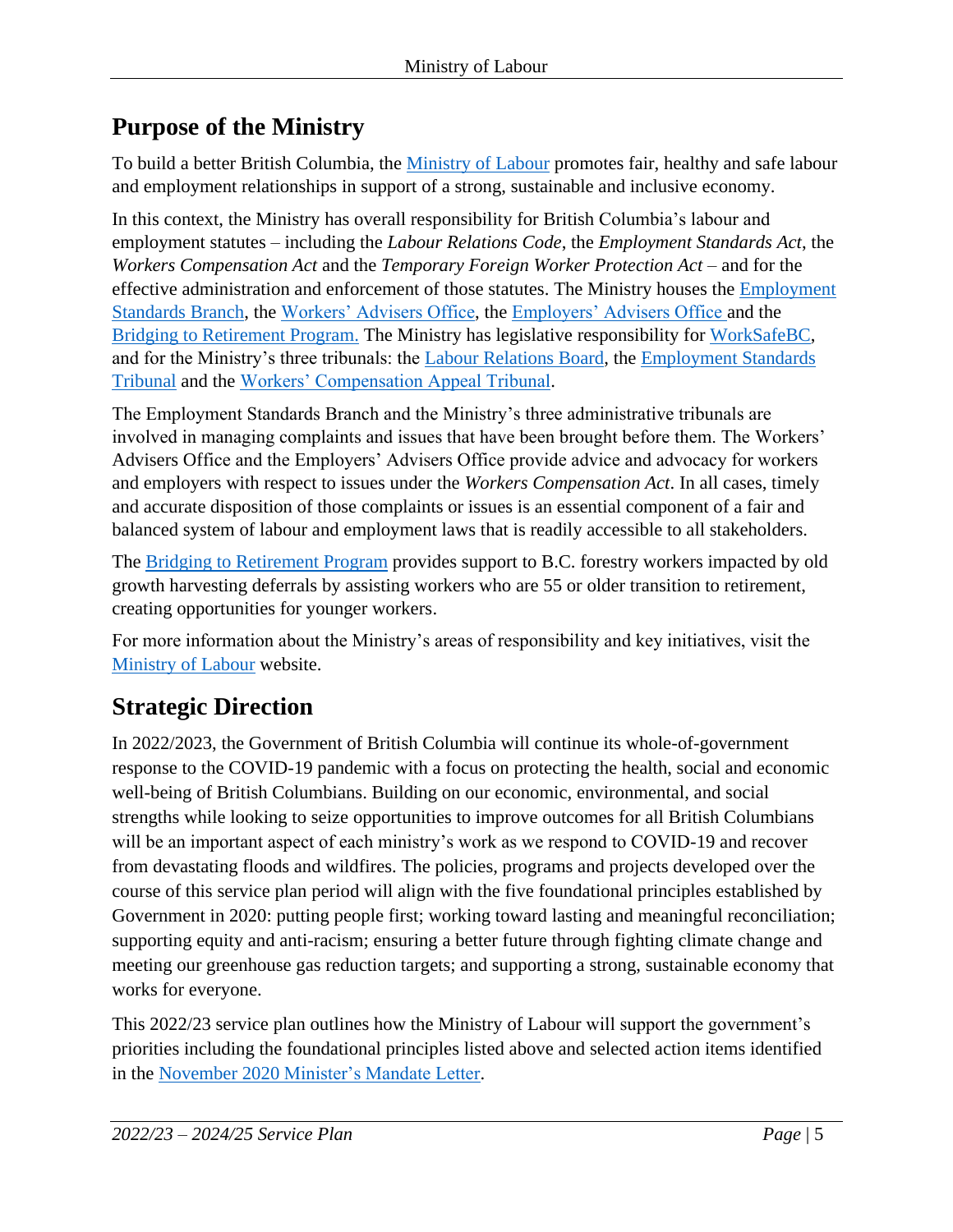# <span id="page-5-0"></span>**Performance Planning**

**Goal 1: Strong and fair labour laws and standards that: respond to the rise of the gig<sup>1</sup> economy and increased precarious work; support an inclusive, sustainable and innovative economy; protect vulnerable workers; and ensure world-class worker health and safety**

#### **Objective 1.1: Update and Modernize B.C. Labour Laws**

#### **Key Strategies**

- Continue to support the Parliamentary Secretary for the New Economy to work with labour and business organizations to develop a precarious work strategy that reflects modern workplaces' diverse needs and unique situations.
- Review and develop options to improve the workers' compensation system.
- Continue a collaborative approach in working with representatives of workers and employers to address the impacts of the COVID-19 pandemic on people and businesses.
- Utilize the advice and experience provided by consultative mechanisms designed to engage employer and worker representatives in consideration of any changes proposed to workplace legislation to ensure the widest possible support.
- Continue to prioritize opportunities for Ministry engagement with Indigenous Peoples as part of the ongoing effort to implement the *Declaration on the Rights of Indigenous Peoples Act*.

| <b>Performance Measure(s)</b>                                                                   | 2021/22          | 2022/23       | 2023/24        | 2024/25        |
|-------------------------------------------------------------------------------------------------|------------------|---------------|----------------|----------------|
|                                                                                                 | <b>Forecast</b>  | <b>Target</b> | <b>Target</b>  | <b>Target</b>  |
| 1.1a Percentage of Employment<br><b>Standards Branch complaints</b><br>resolved within 180 days | N/A <sup>1</sup> | New Baseline  | 80% or Improve | 85% or Improve |

Data source: Ministry of Labour Employment Standards Branch internal data.

<sup>1</sup>The Employment Standards Branch is currently undertaking a project to address the backlog of worker complaints; the project data for 21/22 is not yet available.

#### **Linking Performance Measure to Objective**

Meeting the targets provides evidence to the Ministry that the ongoing updating and modernization of B.C. labour laws is successful. A complaint under the *Employment Standards Act* indicates a worker's view that the minimum legal standards are not being correctly applied in a workplace. A high percentage of complaints that are resolved within the 180-day time period reflects the Ministry's success in establishing clear expectations for workers and employers based on laws that are responsive and relevant to the modern workplace.

<sup>&</sup>lt;sup>1</sup> The term "gig economy" can include, for example, short term/temporary work as well as work conducted through internet-based platforms such as food delivery and transportation services.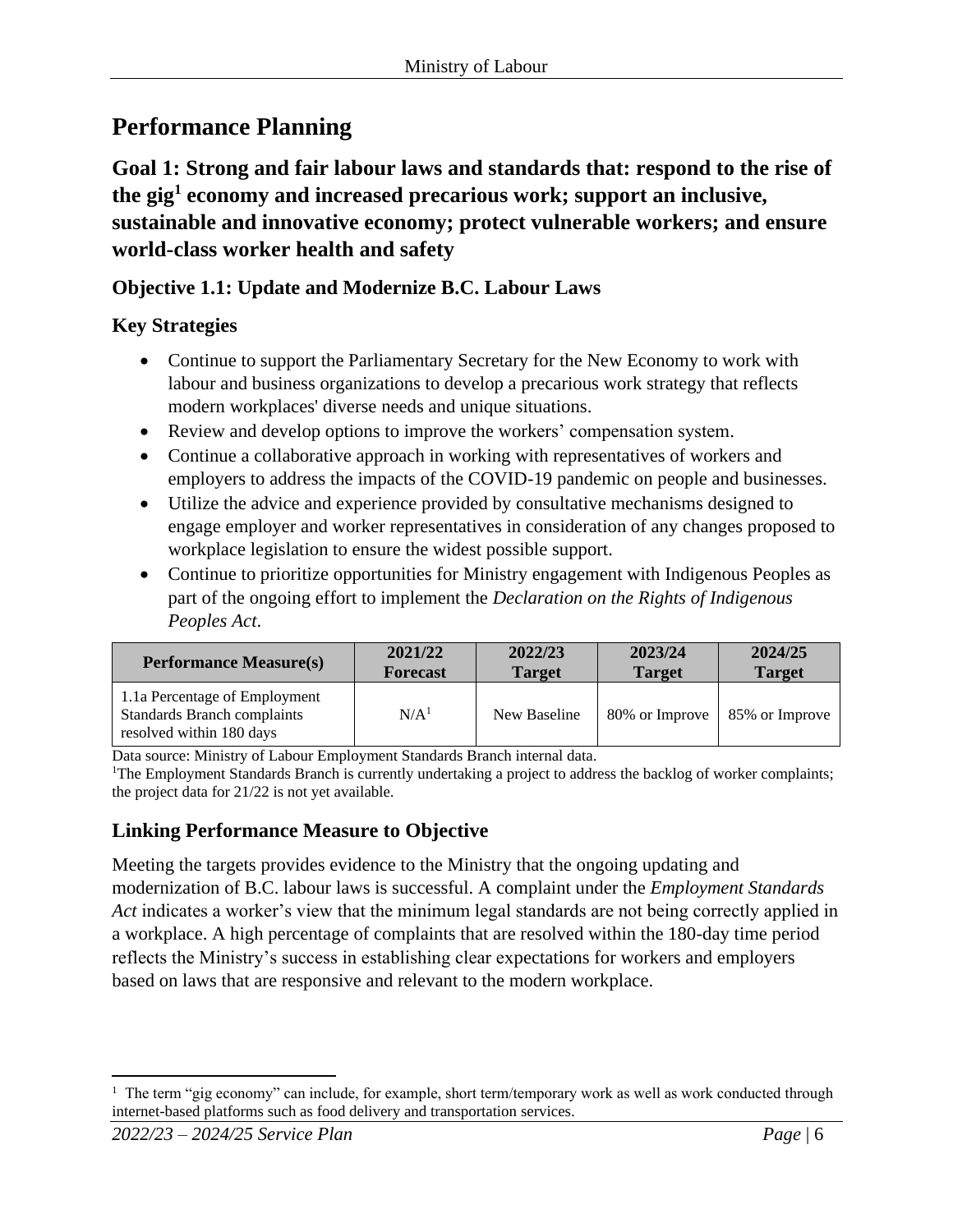#### **Discussion**

In previous years, a target to resolve at least 85 per cent of disputes within 180 days was established to promote fairness and certainty to workers and employers and ensures that disputes do not linger in the workplace or after an employment relationship is terminated.

This is a long-established performance measure for the Employment Standards Branch. The branch is continuing to modernize its complaints resolution processes as part of an ongoing business transformation initiative. In an addition, the branch's new case management system is expected to be fully in place in the middle of the 2022/23 fiscal year. The Ministry is committed to ensuring a timeliness metric continues to be reported and new baseline is established in 2022/23 to reflect the updated process at the branch expected to be fully implemented.

#### **Goal 2: Ensure that labour laws are communicated and enforced through effective, client centered service delivery**

#### **Objective 2.1: Continue to implement new and updated Ministry processes to improve service delivery**

#### **Key Strategies**

- Broaden training and outreach efforts to a wide array of service providers and stakeholders in the workers' compensation system, including enhanced Indigenous client outreach as well as the continued use of multi-language service delivery.
- Implement a redesign of the public-interface and case management system used by the Workers Advisers Office to better serve the public.
- Continue to implement new collections procedures aimed at improving collections outcomes on new employment standards complaints.
- Maintain a proactive enforcement unit within the Employment Standards Branch that will focus on industries and sectors with high complaint volumes.
- Prioritize the processing of complaint files to improve service delivery for workers and employers.

| <b>Performance Measure(s)</b>                                                                                        | 2020/21<br><b>Baseline</b> | 2021/22<br><b>Forecast</b> | 2022/23<br><b>Target</b>  | 2023/24<br><b>Target</b> | 2024/25<br><b>Target</b> |
|----------------------------------------------------------------------------------------------------------------------|----------------------------|----------------------------|---------------------------|--------------------------|--------------------------|
| 2.1a Number of community<br>outreach sessions conducted<br>annually by the Workers'<br>Advisers Office $(WAO)^{1}$ , | 10                         | 12                         | Maintain<br>or<br>Improve | Maintain or<br>Improve   | Maintain or<br>Improve   |
| 2.1b Number of educational<br>outreach sessions conducted<br>annually by the Employers'<br>Advisers Office $(EAO)^2$ | 130                        | 90                         | Maintain<br>or<br>Improve | Maintain or<br>Improve   | Maintain or<br>Improve   |

Data source:

<sup>1</sup>Ministry of Labour, Workers' Advisers Office internal data.

<sup>2</sup>Ministry of Labour, Employers' Advisers Office internal data.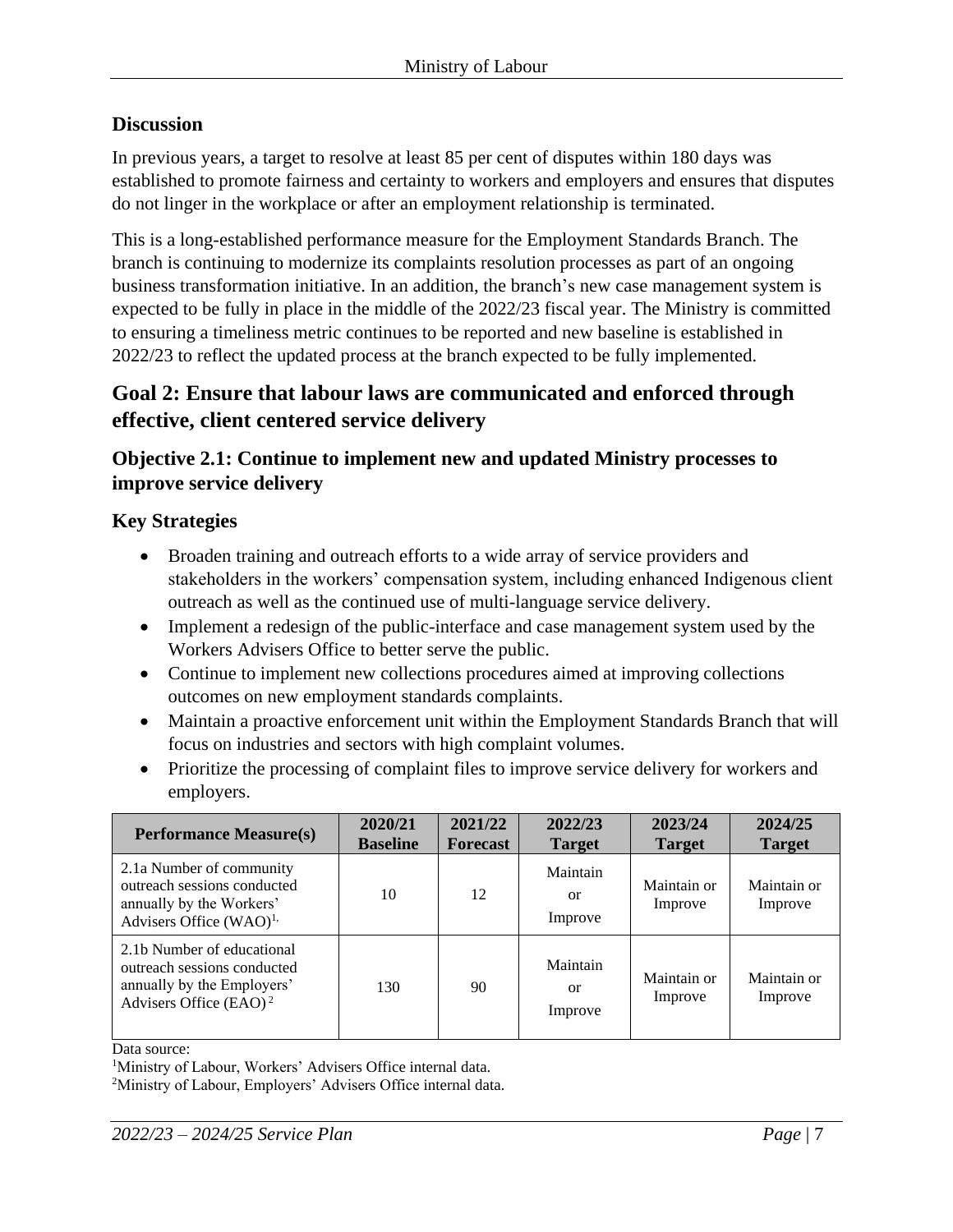#### **Linking Performance Measure to Objective**

2.1a WAO regional community outreach sessions are part of the Ministry's efforts in improving service delivery in that they directly assist workers in becoming more aware and knowledgeable by providing information on the workers' compensation system and claims issues.

2.1b EAO educational outreach sessions are part of the Ministry's efforts in improving service delivery in that they serve to directly promote awareness and understanding among employers of occupational health and safety requirements as well as the province's workers' compensation system. In addition, these sessions can assist employers in meeting their regulatory training requirements both under the *Workers Compensation Act* and Occupational Health and Safety Regulations.

2020/21 has been selected as a new baseline year for this measure as it reflects a new normal, for the foreseeable future, in terms of client interaction as a result of the COVID-19 pandemic.

#### **Objective 2.2: Maintain an effective B.C. Temporary Foreign Worker Protection (TFWPA) Regime**

#### **Key Strategies**

- Maintain and enforce the recruiter licensing regime.
- Maintain and enforce the employer registration system.
- Maintain the public-facing website to ensure reliable information is available and accessible.

| <b>Performance Measure(s)</b>          | 2021/22         | 2022/23       | 2023/24       | 2024/25       |
|----------------------------------------|-----------------|---------------|---------------|---------------|
|                                        | <b>Forecast</b> | <b>Target</b> | <b>Target</b> | <b>Target</b> |
| 2.2 Number of proactive investigations | 20              | Maintain or   | Maintain or   | Maintain or   |
| undertaken under the TFWPA             |                 | Improve       | Improve       | Improve       |

Data source: Employment Standards Branch data.

#### **Linking Performance Measure to Objective**

Proactive investigations of employers that hire foreign workers and of agencies that recruit foreign workers are a key feature of ensuring the TFWPA is effective in protecting vulnerable foreign workers. Proactive investigations are evidence-based inquiries that utilize complaints data to identify economic sectors with high levels of non-compliance, as well as routine and random auditing.

#### **Goal 3: Support forest workers as government transitions towards a new approach for sustainable forest management**

The B.C. government is providing a strategically coordinated and comprehensive suite of supports for B.C. forest workers, contractors, workers, employers, and communities in response to the impacts of old growth harvesting deferrals, which resulted from recommendations in the June 2020 Old Growth Strategic Review report, [A New Future for Old Forests.](https://www2.gov.bc.ca/assets/gov/farming-natural-resources-and-industry/forestry/stewardship/old-growth-forests/strategic-review-20200430.pdf) The Ministry of Labour is delivering an expanded Bridging to Retirement program starting in January 2022.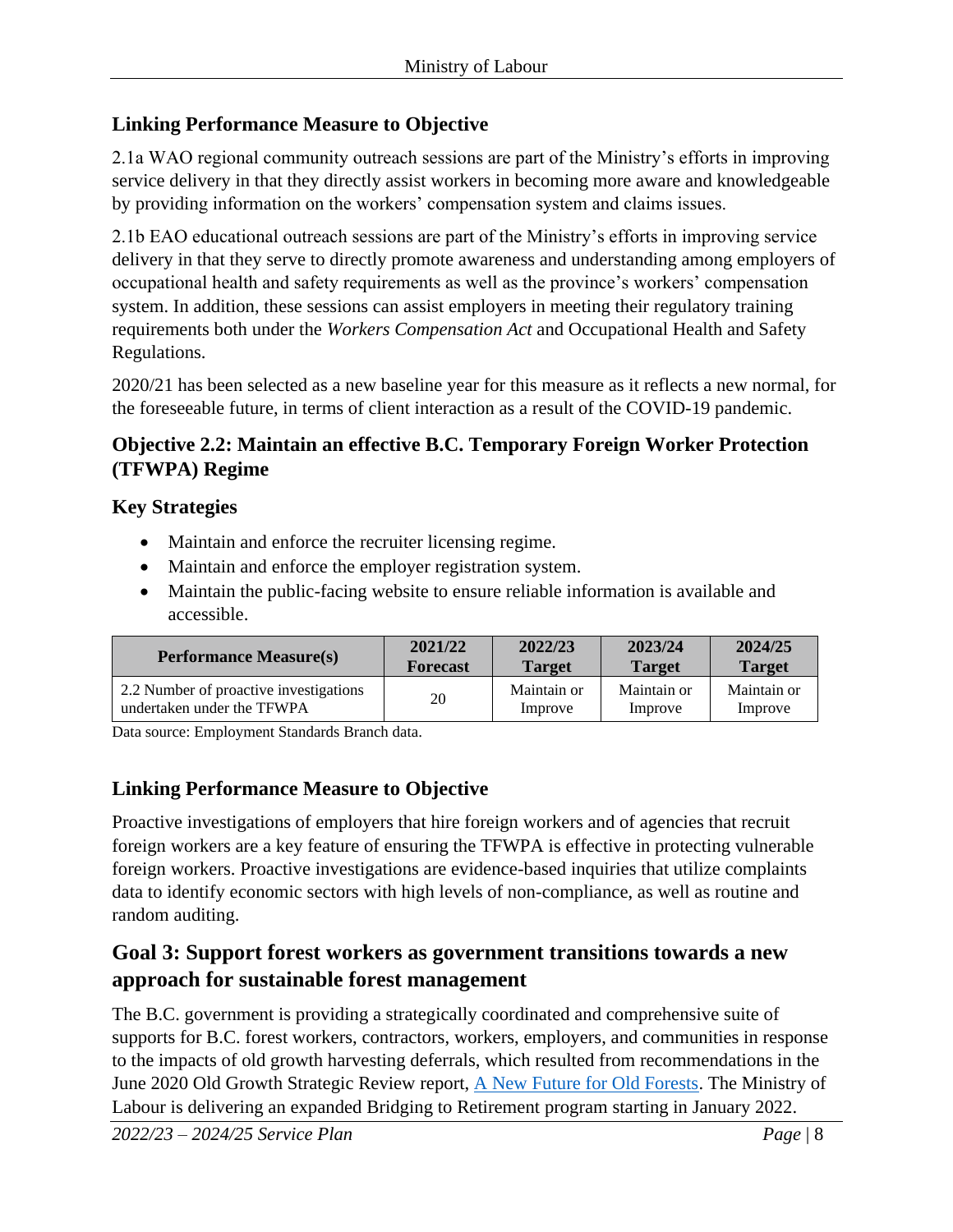#### **Objective 3.1: Implement Bridging to Retirement program to support forest workers that may be impacted by old growth harvesting deferrals**

#### **Key Strategies**

- Administer the Bridging to Retirement Program to transition older workers to retirement and manage the transitional impacts resulting in employment loss and forestry contract reductions.
- Work collaboratively with other ministries to connect forest workers with industry needs for employment opportunities.

| <b>Performance Measure(s)</b>                                                    | 2021/22         | 2022/23       | 2023/24       | 2024/25       |
|----------------------------------------------------------------------------------|-----------------|---------------|---------------|---------------|
|                                                                                  | <b>Forecast</b> | <b>Target</b> | <b>Target</b> | <b>Target</b> |
| 3.1a Number of workers receiving<br>bridging benefit funding offers <sup>1</sup> | N/A             | <b>TBD</b>    | TBD           | <b>TBD</b>    |

Data source: Ministry of Labour, Bridging to Retirement Program internal data.

<sup>1</sup>Current year forecasts and future year targets are not yet available given the infancy of the program. Updates to be provided in next year's Service Plan.

#### **Linking Performance Measure to Objective**

3.1 There are three streams within the Bridging to Retirement Program: one for older impacted workers, one for older impacted contractors and their employees, and one for older workers voluntarily wishing to retire from a working operation to create a vacancy for a younger worker. The number of applications with funding offers is a direct measure of the number of people who will benefit from the bridging benefit.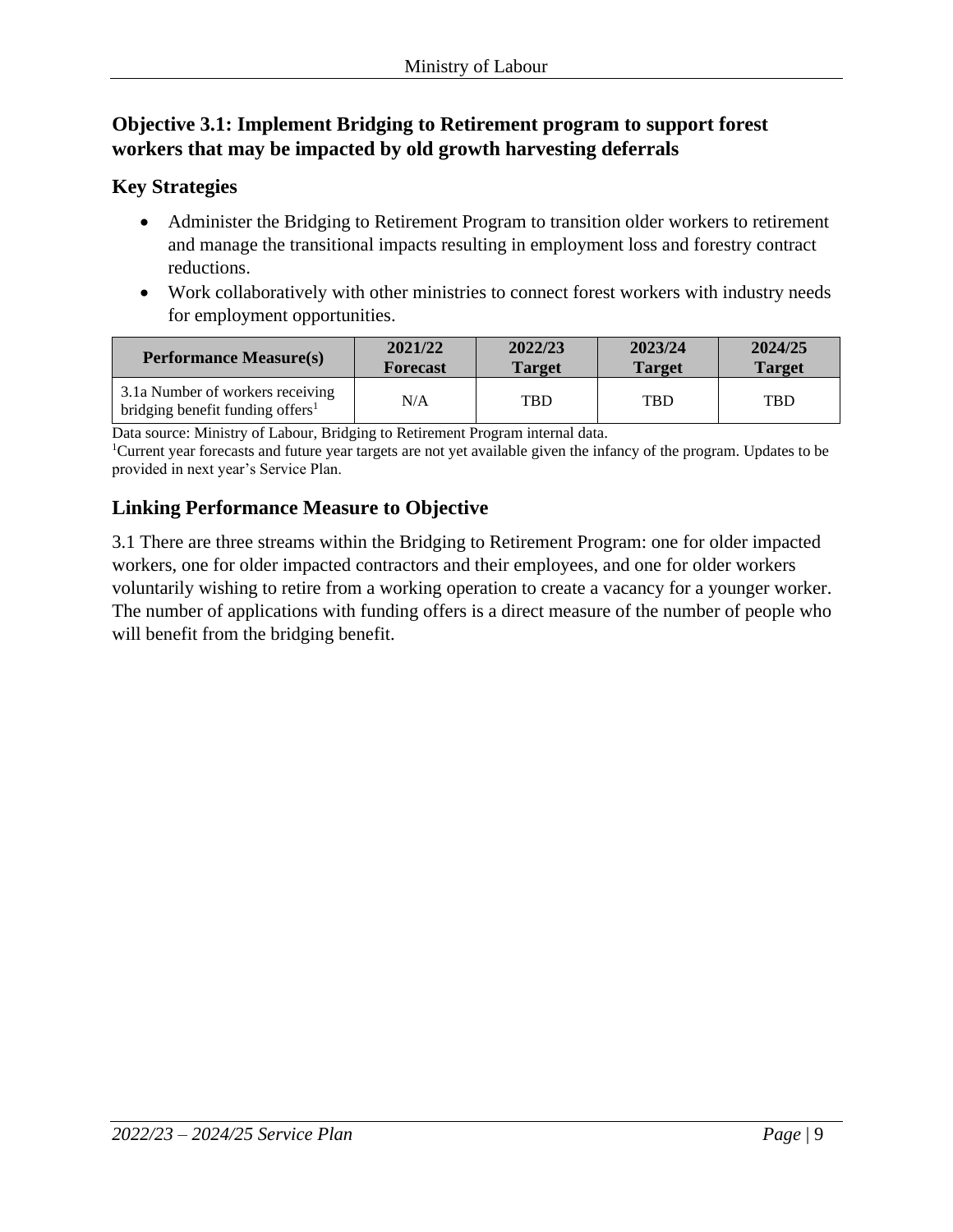### <span id="page-9-0"></span>**Financial Summary**

| <b>Core Business Area</b>                                                | 2021/22<br><b>Restated</b><br>Estimates <sup>1</sup> | 2022/23<br>Estimates <sup>2</sup> | 2023/24<br><b>Plan</b> | 2024/25<br><b>Plan</b> |  |
|--------------------------------------------------------------------------|------------------------------------------------------|-----------------------------------|------------------------|------------------------|--|
| <b>Operating Expenses (\$000)</b>                                        |                                                      |                                   |                        |                        |  |
| Labour Programs                                                          | 15,787                                               | 15,828                            | 15,828                 | 15,828                 |  |
| <b>Executive and Support Services</b>                                    | 1,587                                                | 1,595                             | 1,604                  | 1,604                  |  |
| <b>Total</b>                                                             | 17,374                                               | 17,423                            | 17,432                 | 17,432                 |  |
| <b>Ministry Capital Expenditures (Consolidated Revenue Fund) (\$000)</b> |                                                      |                                   |                        |                        |  |
| Labour Programs                                                          | 3                                                    | 3                                 | 3                      | 3                      |  |
| <b>Total</b>                                                             | 3                                                    |                                   | 3                      | 3                      |  |

<sup>1</sup> For comparative purposes, amounts shown for 2021/22 have been restated to be consistent with the presentation of the *2022/23 Estimates*.

<sup>2</sup> The Financial Summary table does not include the costs of the Bridging to Retirement program, which is funded through Vote 45 Contingencies (All Ministries) and New Programs.

\* Further information on program funding and vote recoveries is available in th[e Estimates and Supplement to the](http://www.bcbudget.gov.bc.ca/)  [Estimates.](http://www.bcbudget.gov.bc.ca/)